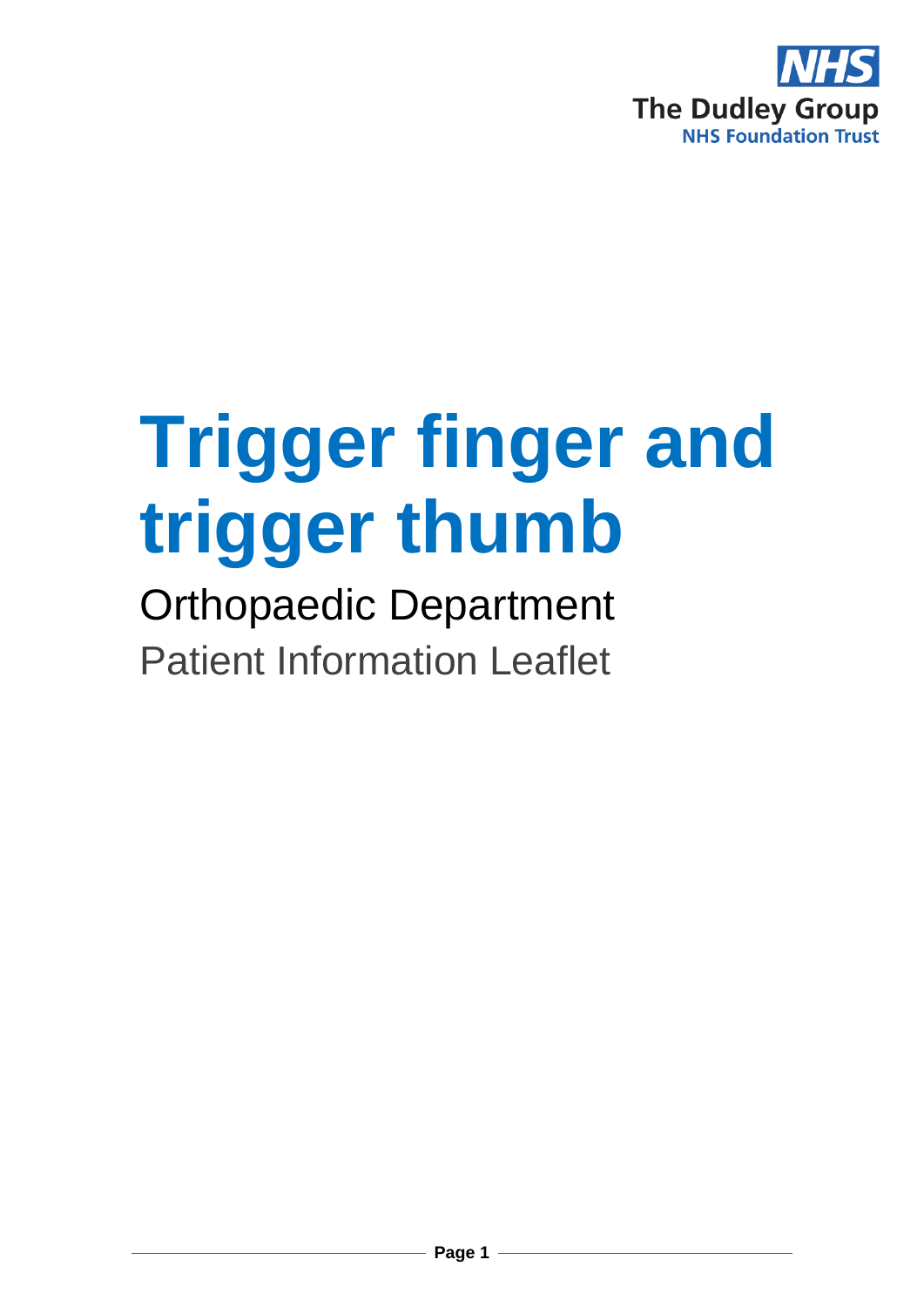# **What is trigger finger?**

Trigger finger is a painful condition in which a finger or thumb clicks or locks as it is bent towards the palm.

Constriction of the mouth of a tendon tunnel leads to the tendon catching at the tunnel mouth. The tendon cannot move freely and it causes a sensation of catching with restricted movements of the finger, and when severe the finger can lock. Often there is thickening or a nodule (knot) formation of the tendon which makes the condition worse.

#### **What is the cause?**

Causes are not always clear. It is sometimes associated with medical conditions like diabetes, gout or rheumatoid arthritis, and local trauma may be a factor in some patients, but in the majority of patients there is no clear cause.



Thickening of tendon of the finger in its sheath at the mouth of the tunnel

### **What are the symptoms?**

- Pain at the site of triggering in the palm (fingers) or on the palm surface of the thumb at the middle joint, usually in a person over the age of 40.
- Tenderness if you press on the site of pain.
- Clicking of the digit during movement, or locking in a bent position, often worse on waking in the morning. The digit may need to be straightened with pressure from the opposite hand.
- Stiffness, especially in trigger thumb where movement at the end joint is reduced.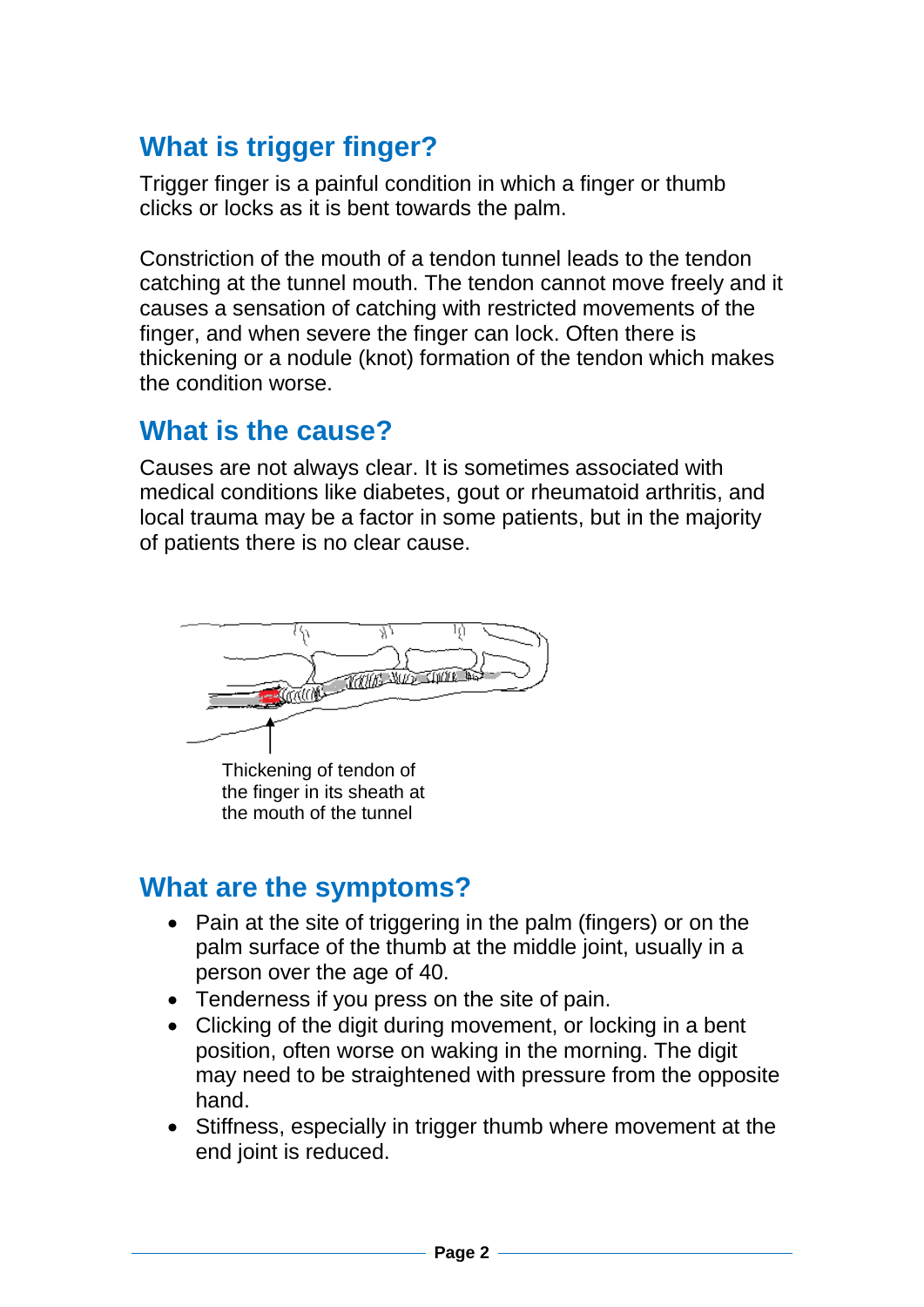# **What is the treatment?**

Trigger finger and trigger thumb are not harmful, but can be a really painful nuisance. Some mild cases recover over a few weeks without treatment. The options for treatment are:

- 1. Avoiding activities that cause pain, if possible.
- 2. Using a small splint to hold the finger or thumb straight at night. A splint can be fitted by a hand therapist, but even a lollipop stick held on with tape can be used as a temporary splint.
- 3. Steroid injection relieves the pain and triggering in about 70 per cent of cases, but the success rate is lower in people with diabetes. The risks of injection are small, but it very occasionally causes some thinning or colour change in the skin at the site of injection. Improvement may occur within a few days of injection, but may take several weeks. A second injection is sometimes helpful, but surgery may be needed if triggering persists.
- 4. Surgical decompression of the tendon tunnel. The anaesthetic may be local (injected under the skin at the site of operation) regional (injected in the armpit to numb the entire arm) or a general anaesthetic. Through a small incision, and protecting nerves that lie near the tunnel, the surgeon widens the mouth of the tendon tunnel by slitting its roof. The wound will require a small dressing for 10 to 14 days, but light use of the hand is possible from the day of surgery and active use of the digit will aid the recovery of movement. Pain relief is usually rapid. Although the scar may be red and tender for several weeks, it is seldom troublesome in the longer term. Recurrence of triggering after surgery is uncommon.

Copyright © MS. All rights reserved.

# **Further information**

Orthopaedic and Fracture Clinic: Monday to Friday Tel: 01384 456111 ext. 2220